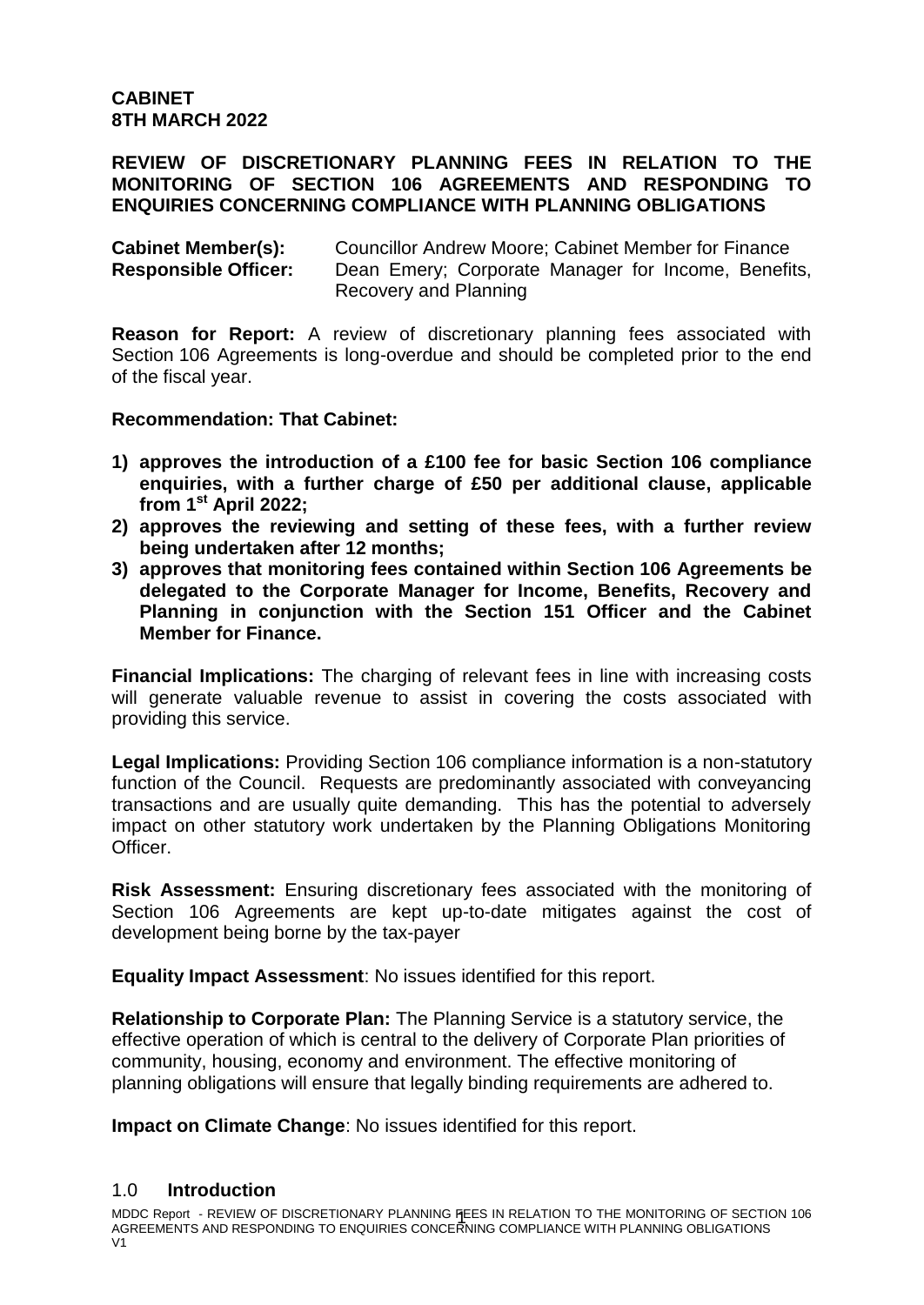- 1.1 Section 106 Agreements are formal Deeds made pursuant to Section 106 of the Town and Country Planning Act 1990 ("the Act") to secure planning obligations which are required in order to make a proposed development acceptable in planning terms. The idea is that the planning obligations mitigate the impact of a proposed development.
- 1.2 Section 106 of the Act states that a planning obligation can:
	- Restrict development and/or use of land;
	- Require specified activities or operations to be carried out on or over land;
	- Require land to be used in a specific way; or
	- Require a sum(s) to be paid to the local authority
- 1.3 The legal Agreement contains specific trigger points as to when the each obligation needs to be fulfilled.
- 1.4 A record of planning obligations to the District Council and their status is maintained by Planning Obligations Monitoring Officer (POMO).

# 2.0 **The cost to the Council of monitoring and administrating planning obligations and responding to enquiries regarding the status of planning obligations (compliance enquiries)**

### 2.1 **Monitoring Fees**

- 2.1.1 On  $9<sup>th</sup>$  June 2016 a report was submitted to the Cabinet regarding the charging of a monitoring fee within future Section 106 (S106) Agreements with a resolution as follows.
- 2.1.2 Extract of the **MINUTES** of a **MEETING** of the **CABINET** held on 9<sup>th</sup> June 2016;

*The Cabinet had before it a report of the Chief Executive requesting consideration of the introduction of a monitoring fee within future legal agreements made pursuant to S106 of the Town and Country Planning Act 1990.*

*The Cabinet Member for Planning and Economic Regeneration outlined the contents of the report stating that a lot of time was spent monitoring Section 106 agreements and that there was a need to incorporate an administration fee into the S106 agreements to recover the cost of monitoring the provisions of planning agreements from applicants.*

*Consideration was given to:*

- *The types of planning obligations*
- *The monitoring activity that took place*
- *How the Planning Obligations Monitoring Officer was fed information*
- *The fact that the charge could not exceed the cost of the provision of the service*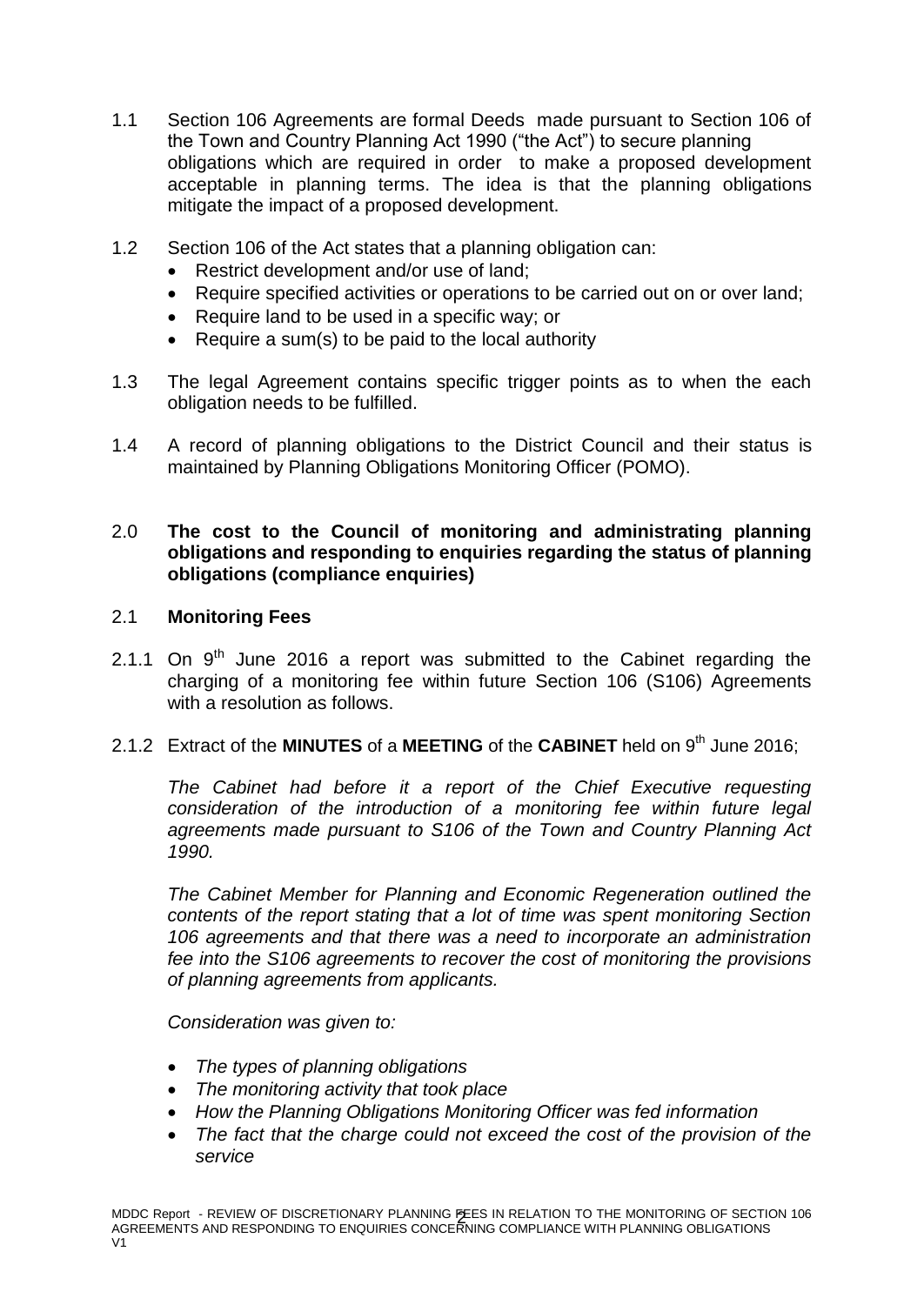*RESOLVED that the introduction of a planning obligation monitoring fee be approved and that delegated authority be given to the Head of Planning and Regeneration in conjunction with the Cabinet Member for Planning and Economic Regeneration to set the fees and any future review of fees.*

*(Proposed by Cllr R J Chesterton and seconded by Cllr R L Stanley)*

- 2.1.3 In 2018 the post of POMO was revised and increased from part-time to fulltime hours. There was no corresponding increase applied to the monitoring fees to assist in recovering the additional expenditure on salary and on-costs. The charging structure introduced in 2016 is still in use and a review of the monitoring fees charged is long-overdue.
- 2.1.4 In 2021 the post of POMO was transferred to the Corporate Recovery Team. In light of the deletion of the post of Head of Planning and Regeneration, it is proposed that the Cabinet agrees to the reviewing and setting of these fees, now and in the future, be delegated to the Corporate Manager for Income, Benefits, Recovery and Planning in conjunction with the Section 151 Officer and the Cabinet Member for Finance.

# 2.2 **Introduction of a fee for providing responses to compliance enquiries**

2.2.1 In conjunction with the reviewing of monitoring fees, it is considered that a review of other non-statutory planning fees is necessary in order to align us with other neighbouring authorities in the South-West.

# 2.3 **Background**

- 2.3.1 Compliance enquiries, usually submitted by Solicitors when undertaking conveyancing transactions, are those enquiries received by the Council asking us to confirm in writing that the planning obligations (or clauses) contained within a Section 106 Agreement have been complied with and/or that no responsibility for fulfilling an obligation will pass to the new property owner. These requests usually follow on from Local Authority searches where the Section 106 Agreement is revealed as a land charge.
- 2.3.2 Providing Section 106 compliance information is a non-statutory service. Compliance checks can be time consuming and there is often pressure to meet a tight deadline associated with a house sale or purchase. It is common practice that authorities charge a fee for this service. Mid Devon presently provides this service free-of-charge. The introduction of a fee would generate valuable revenue to assist in covering the costs associated in providing this service.

#### 2.4 **Appropriate fee level**

2.4.1 Officers have undertaken a benchmarking exercise to compare similar fees across other authorities in the South-West. The results are shown in the table below. In the interest of treating our customers fairly we have arrived at a proposed fee schedule that is just below the regional average and closely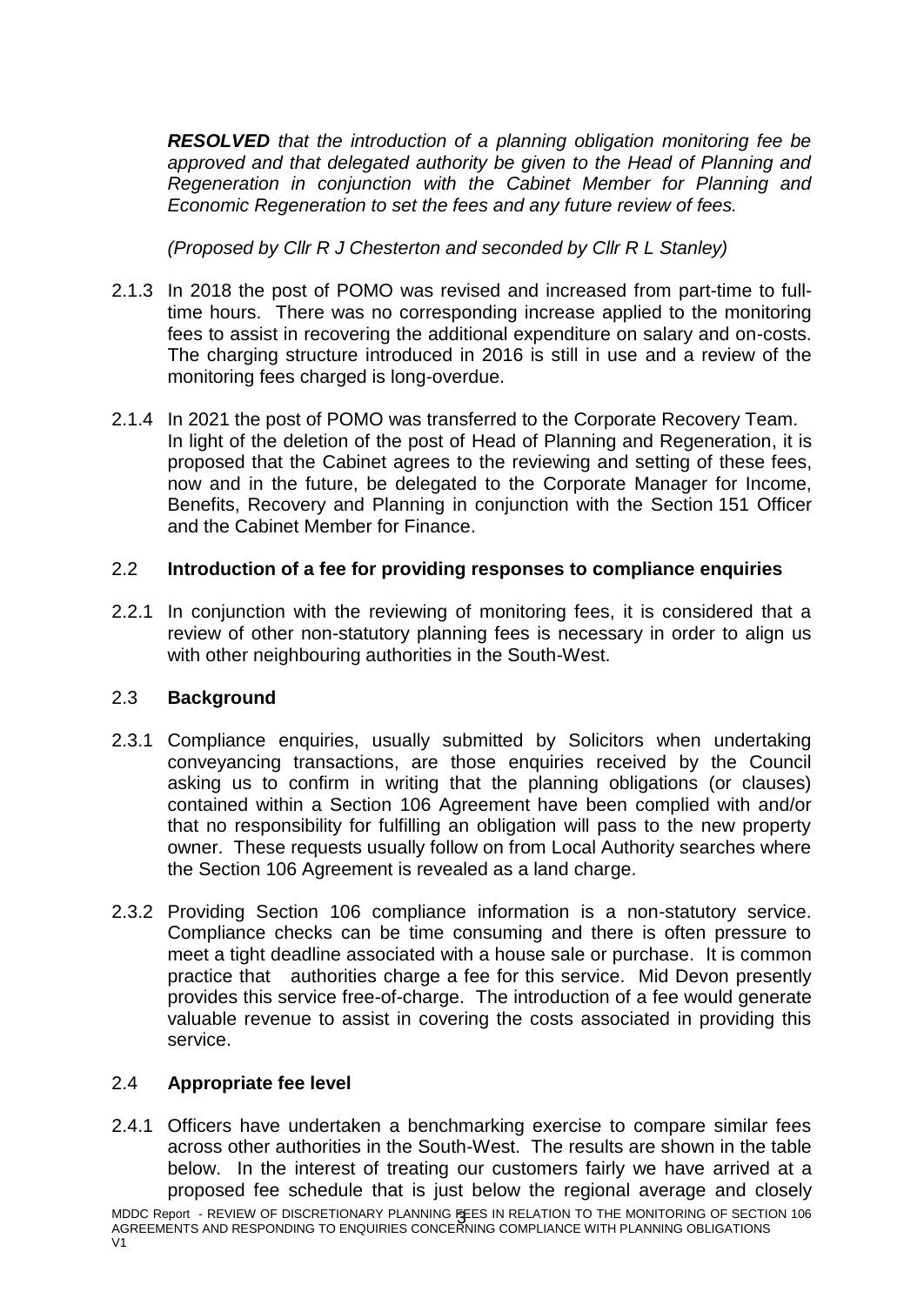aligned with neighbouring authorities, East Devon District Council and North Devon District Council.

| <b>Authority</b>                       | <b>Compliance</b><br><b>Search Fee</b> | <b>Additional</b><br><b>Clauses Charge</b> |
|----------------------------------------|----------------------------------------|--------------------------------------------|
|                                        |                                        |                                            |
| <b>Cornwall Council</b>                | 156.00                                 | 78.00                                      |
| <b>East Devon District</b><br>Council  | 90.00                                  | 30.00                                      |
| <b>Mendip District</b><br>Council      | 40.00                                  |                                            |
| <b>North Devon Council</b>             | 120.00                                 | 70.00                                      |
| <b>Plymouth City Council</b>           | 46.00                                  | 30.00                                      |
| Somerset West and<br>Taunton           | 116.00                                 |                                            |
| South Hams District<br>Council         | 160.00                                 |                                            |
| <b>Teignbridge District</b><br>Council | 116.00                                 |                                            |
| <b>AVERAGE</b><br><b>CHARGED</b>       | 105.50                                 | 52.00                                      |

- 2.4.2 Based on the above average values above it is proposed to introduce a charge as follows:
	- £100 for the first request per development site
	- £50 per additional clause to the District Council for the same development site, requested at the same time
- 2.4.3 Each search request is unique and most requests are for blanket confirmation that all the obligations contained within the Section 106 Agreement(s) have been complied with. Therefore the major sites with a large number of planning obligations will attract a greater fee.
- 2.4.4 The following table shows a number of development sites across Mid Devon where compliance information has been provided within the last twelve months. The final column provides examples of the fees that could have been accrued. The average fee, based on a random selection of 5 enquiries, is £250. This is the potential average based on a limited number of sites and this amount is for indicative purposes only.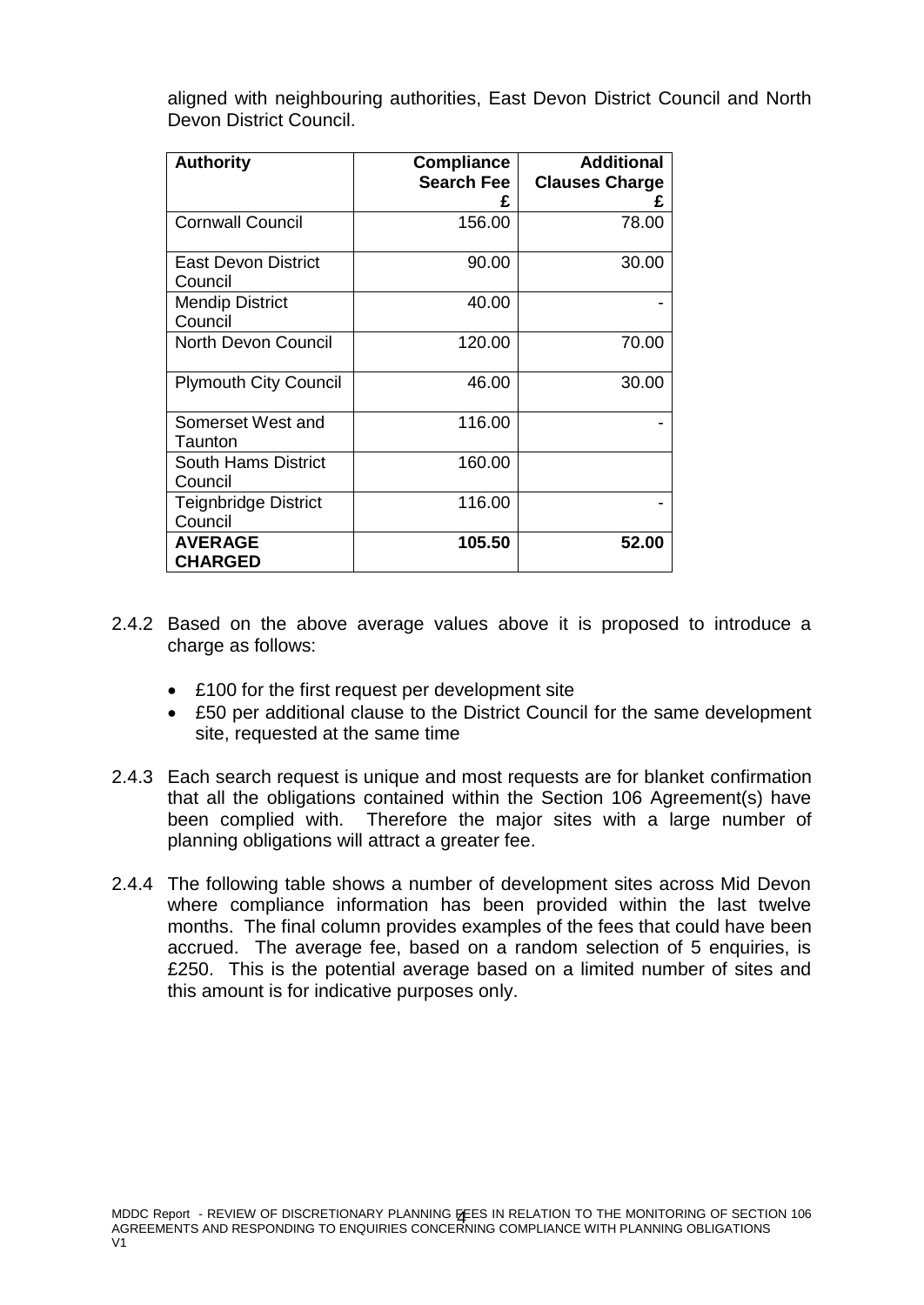| <b>Development</b><br><b>Site</b>             | S106<br>Agreement(s) | <b>Obligations to MDDC</b>          | <b>Potential</b><br>Fee £ |
|-----------------------------------------------|----------------------|-------------------------------------|---------------------------|
|                                               | <b>Dated</b>         |                                     |                           |
| <b>Belmont</b><br>Hospital<br><b>Tiverton</b> | 23 April 2009        | Public open space contribution      | 100.00                    |
|                                               | 5 Sept 2012          | Public open space on-site provision | 50.00                     |
|                                               | 24 March 2014        | Affordable housing provision        | 50.00                     |
|                                               | 13 May 2014          | Hill Crest parking area             | 50.00                     |
|                                               | 16 Feb 2016          |                                     |                           |
|                                               |                      | Total potential fee                 | 250.00                    |
| Hawkins Way<br>Crediton                       | 16 April 2019        | Air quality contribution            | 100.00                    |
|                                               |                      | Public open space contribution      | 50.00                     |
|                                               |                      | <b>Total potential fee</b>          | 150.00                    |
| Cummings<br>Nursery<br>Cullompton             | 9 Oct 2014           | Air quality contribution            | 100.00                    |
|                                               | 23 Feb 2016          | Recycling contribution              | 50.00                     |
|                                               | 16 July 2018         | Public open space contribution      | 50.00                     |
|                                               | 5 May 2021           | Affordable housing provision        | 50.00                     |
|                                               |                      | Public open space on-site provision | 50.00                     |
|                                               |                      | Footpath contribution               | 50.00                     |
|                                               |                      | <b>Total potential fee</b>          | 350.00                    |
| Farleigh<br><b>Meadows</b><br>Tiverton        | 17 Dec 2013          | Affordable housing provision        | 100.00                    |
|                                               | 17 Dec 2013          | Public open space on-site provision | 50.00                     |
|                                               | 20 Jan 2015          | Recycling contribution              | 50.00                     |
|                                               | 29 Oct 2015          | Air quality scheme                  | 50.00                     |
|                                               | 29 Oct 2015          | Boundary fencing                    | 50.00                     |
|                                               | 17 May 2017          | Feasibility study contribution      | 50.00                     |
|                                               |                      | Affordable housing contribution     | 50.00                     |
|                                               |                      | <b>Total potential fee</b>          | 400.00                    |

MDDC Report - REVIEW OF DISCRETIONARY PLANNING FEES IN RELATION TO THE MONITORING OF SECTION 106 AGREEMENTS AND RESPONDING TO ENQUIRIES CONCERNING COMPLIANCE WITH PLANNING OBLIGATIONS V1 5